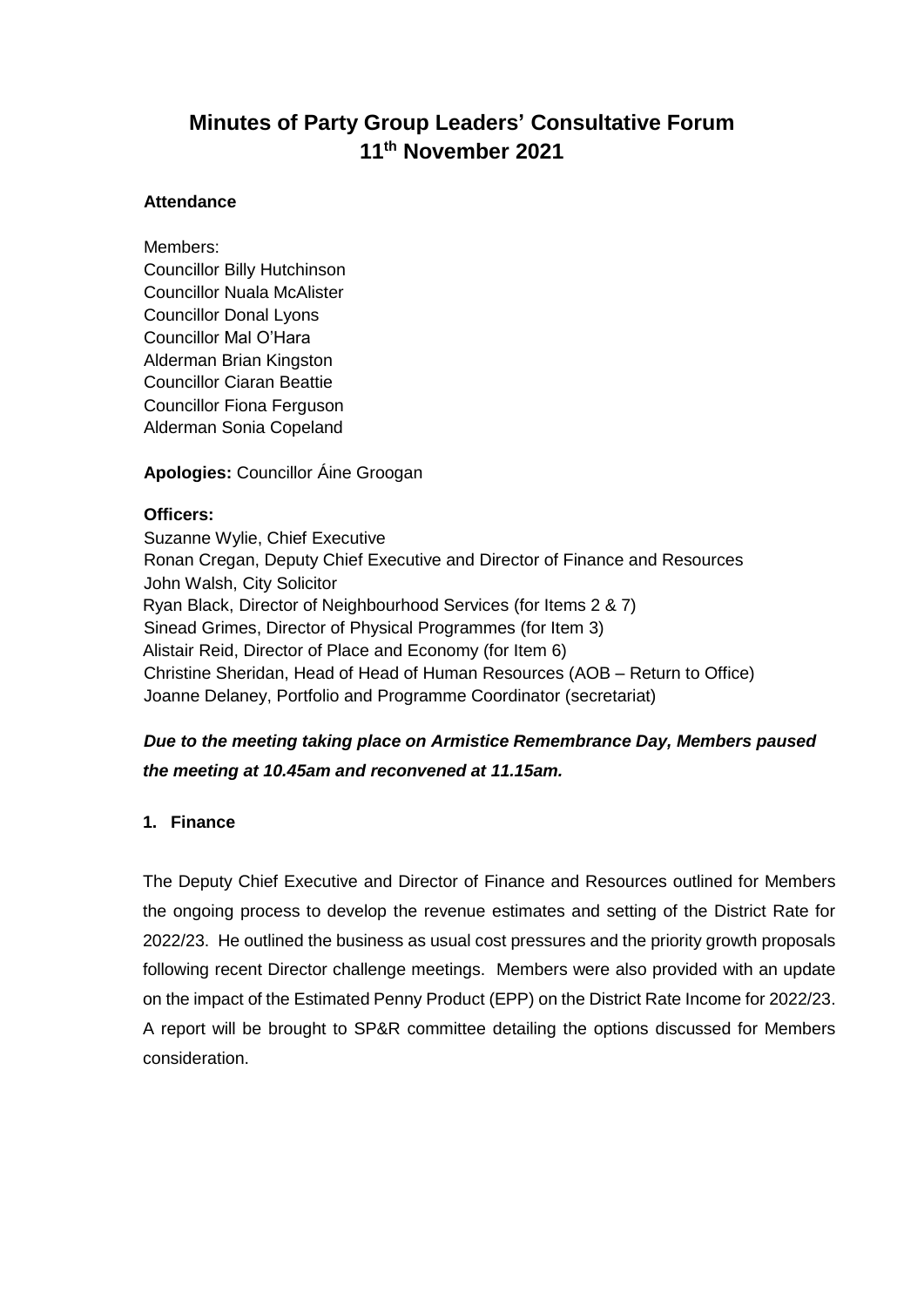#### **2. Bonfires Review**

The Director of Neighbourhood Services provided an update on a recent Motion in relation to proposed Bonfire Procedures. He advised that following consultation with Party Group Leaders a report would be bought to the November SP and R Committee outlining the proposed framework for a review to be undertaken. Members discussed the timescale involved in completing the review given the level of consultation and engagement required, it was noted that a draft report will be submitted to SP and R in January 2022. A query was raised by a Member in relation to a previous review undertaken in 2020, and it was agreed the draft report would be brought to the attention of Party Group Leaders and if appropriate feed into this current process.

# **3. Neighbourhood Regeneration Fund**

Members received a presentation on the Neighbourhood Regeneration Fund designed to support capital projects within the Belfast City Council area. The Director of Physical Programmes outlined the proposed programme framework, next steps and the indicative timeframe for programme delivery. Members welcomed that the fund would be an open call and had a number of queries particularly in relation to capacity building for groups to enable access to the fund. The Director advised that detailed guidance will be issued, consultation events will be held and officers from the Physical Programme department will also provide support for groups throughout the process. It is envisaged the fund will launch in January 2022. A query was raised in relation to the Equality Screening by a Member and the Director will take this into consideration.

# **4. City Centre Bye-Laws**

The City Solicitor provided an update for Members in relation to the city centre bye laws report which was referred back to the SP and R committee following the November Council meeting. Members discussed in detail their specific concerns in relation to the current draft and the City Solicitor advised that Party Group Briefings would be arranged to consider proposals and party issues, in advance of a report going back to SP and R. He noted that Members were keen for this to be progressed, and that briefings will be organised accordingly. In relation to ongoing concerns raised by Members about recent demonstrations outside the City Hall, the City Solicitor advised that he would raise concerns with the PSNI.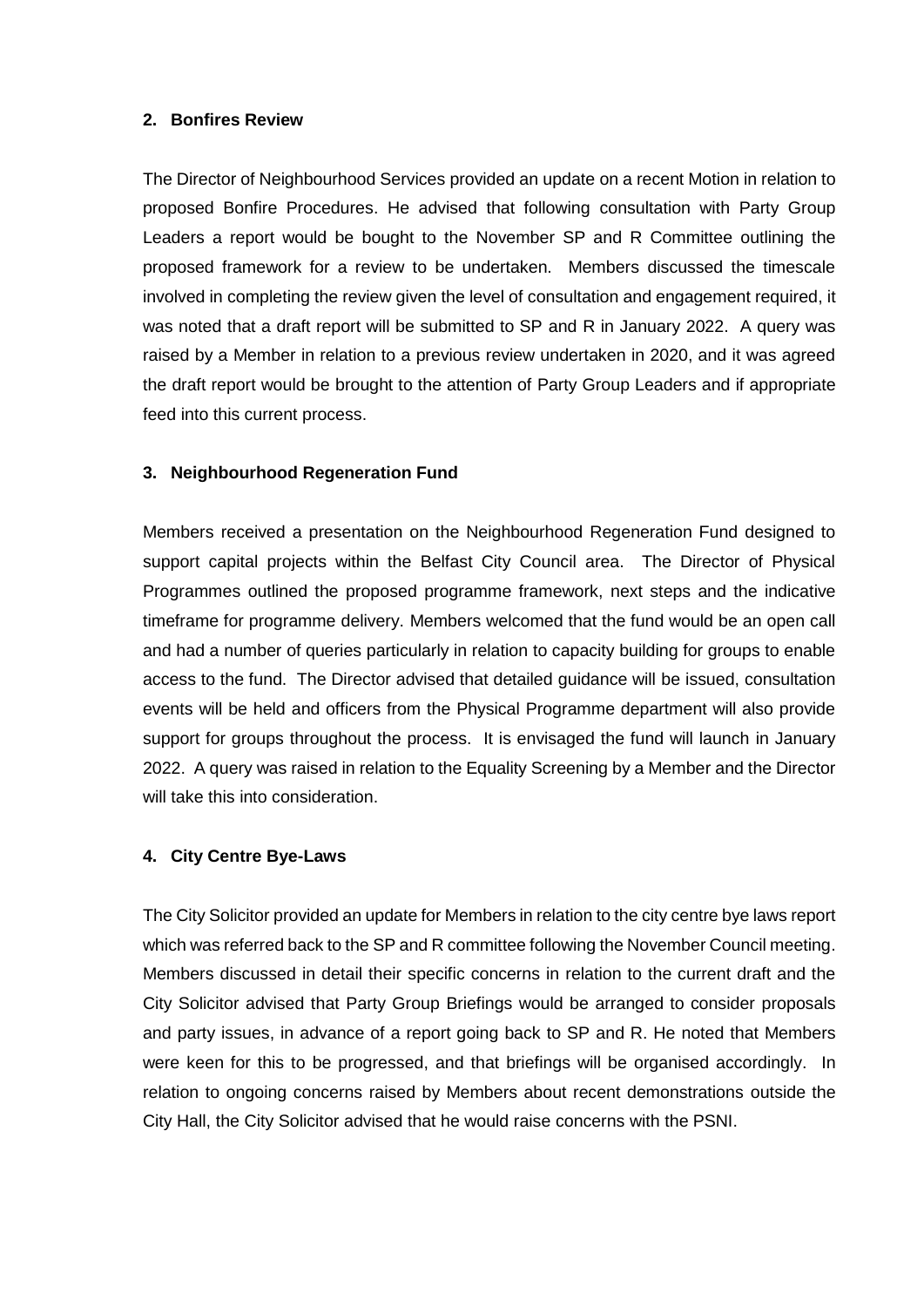#### **5. Brexit Committee – Revised Terms of Reference**

The City Solicitor outlined proposed revised Terms of Reference for the Brexit Committee, within a post Brexit environment. He advised that it is proposed that the Brexit Committee be realigned as a Climate and City Resilience Committee with responsibility for oversight of climate and resilience strategies for the city. Members raised a number of points for consideration for the realignment of the committee and it was agreed that Party Group Leaders send their comments to the City Solicitor in advance of November SP and R.

# **6. Cycling Champion - Proposed Approach**

The Director of Place and Economy referred Members to a previous motion for a Cycling Champion within the Council to support active travel and bicycle use. There was detailed discussion around the proposed role, remit of the role and who would be appointed to the undertake the role. Members agreed that this needed further consideration before being brought to CG&R Committee. The Director to consult with Party Group Leaders in advance of a report gong to a future CG&R Committee.

# **7. Queen's Green Canopy - Champion Cities**

The Chief Executive advised that correspondence had been received in respect of the Council making an application for Champion Cities status under the Queens Green Canopy project (QGCP). The Councils participation in the QGCP was previously considered and agreed by the People and Communities Committee. The request to consider Champion Cities status was only received recently following that decision. The Director of Neighbourhood Services advised the application deadline does not allow sufficient time to bring back to the P&C Committee and therefore approval was sought from Party Group Leaders to enable a decision to be made under delegated authority. There was consensus from Members to proceed with the application.

#### **8. Planning Update**

The Chief Executive updated the Forum on the live planning applications and informed the Forum of applications that were being presented to the Planning Committee in November.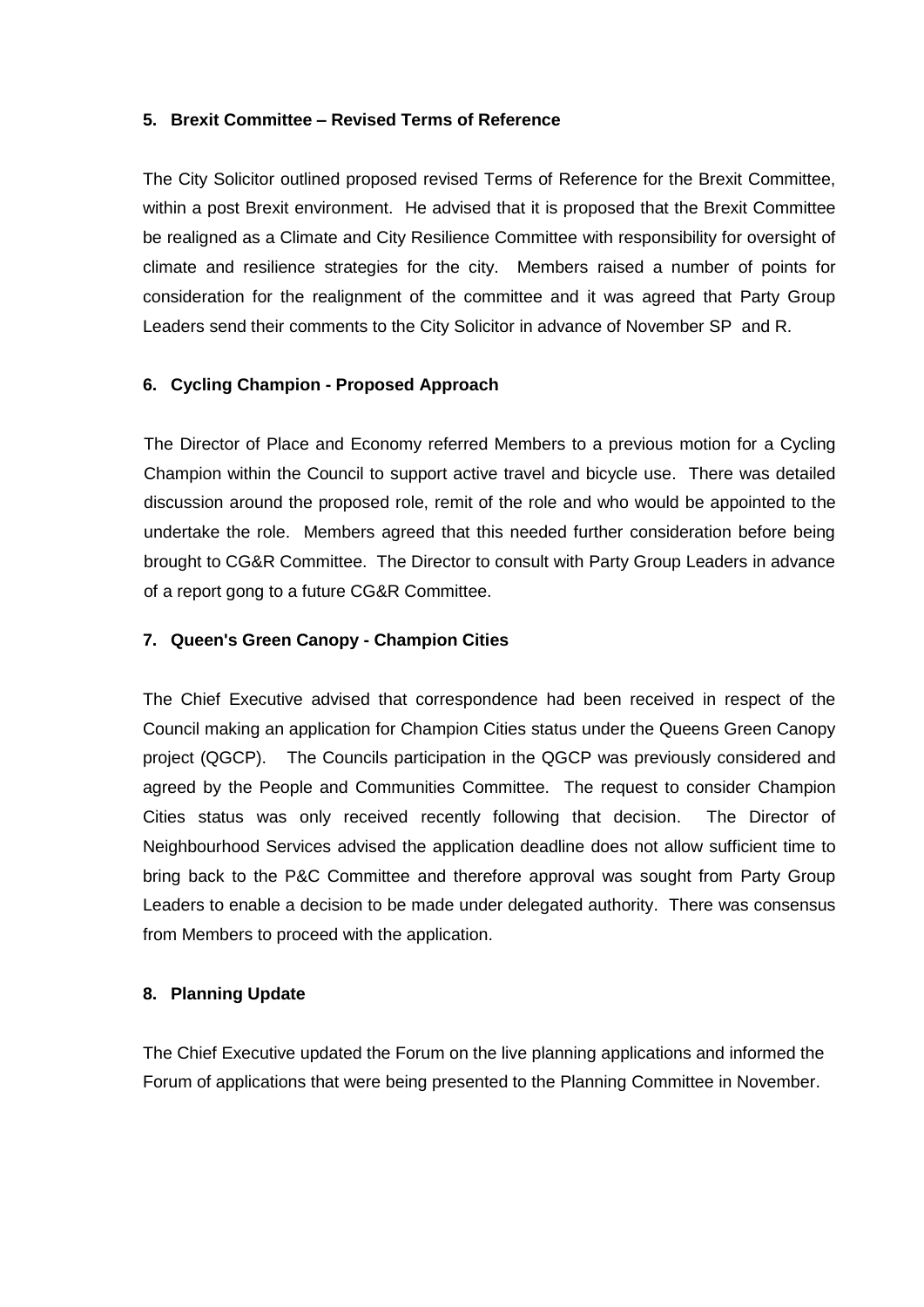#### **9. AOB**

#### **Return to the office**

The Chief Executive provided an update on the return to the office for those staff still working from home. She advised that as agreed the establishment of the management and trade union working group was underway. The group will review all customer related services in the first instance and agree a service by service process to prioritise the return of employees where required. Members noted that some staff have begun to return on a voluntary basis from the 1 November. Members will be updated as the review progresses.

#### **Marking Human Rights Day**

The City Solicitor advised that a request had been received from a Member to fly two flags from City Hall, namely the UN Flag and a Human Rights Flag, on the 10 December, in order to mark Human Rights Day 2021. A report will go to November SP and R committee for approval.

#### **Covid Passport and Checks - Council Approach**

The Chief Executive outlined how the council is complying with covid regulations at council events or events being held in council properties and on council land. Council will continue to ensure that regulations are followed however no organised checks for proof of vaccination or tests would be undertaken at this time. Each event and venue has individual risk assessments, and in relation to council organised events where attendance may have larger numbers attending at City Hall, Lateral Flow Test will be encouraged – in the same way we do with staff. The approach will be kept under review in line with emerging guidance from the NI Executive.

Members also discussed the guidance issued by the organisers of the Christmas Market and given the numbers anticipated noted that the front doors of City Hall would be closed whilst the market was operational.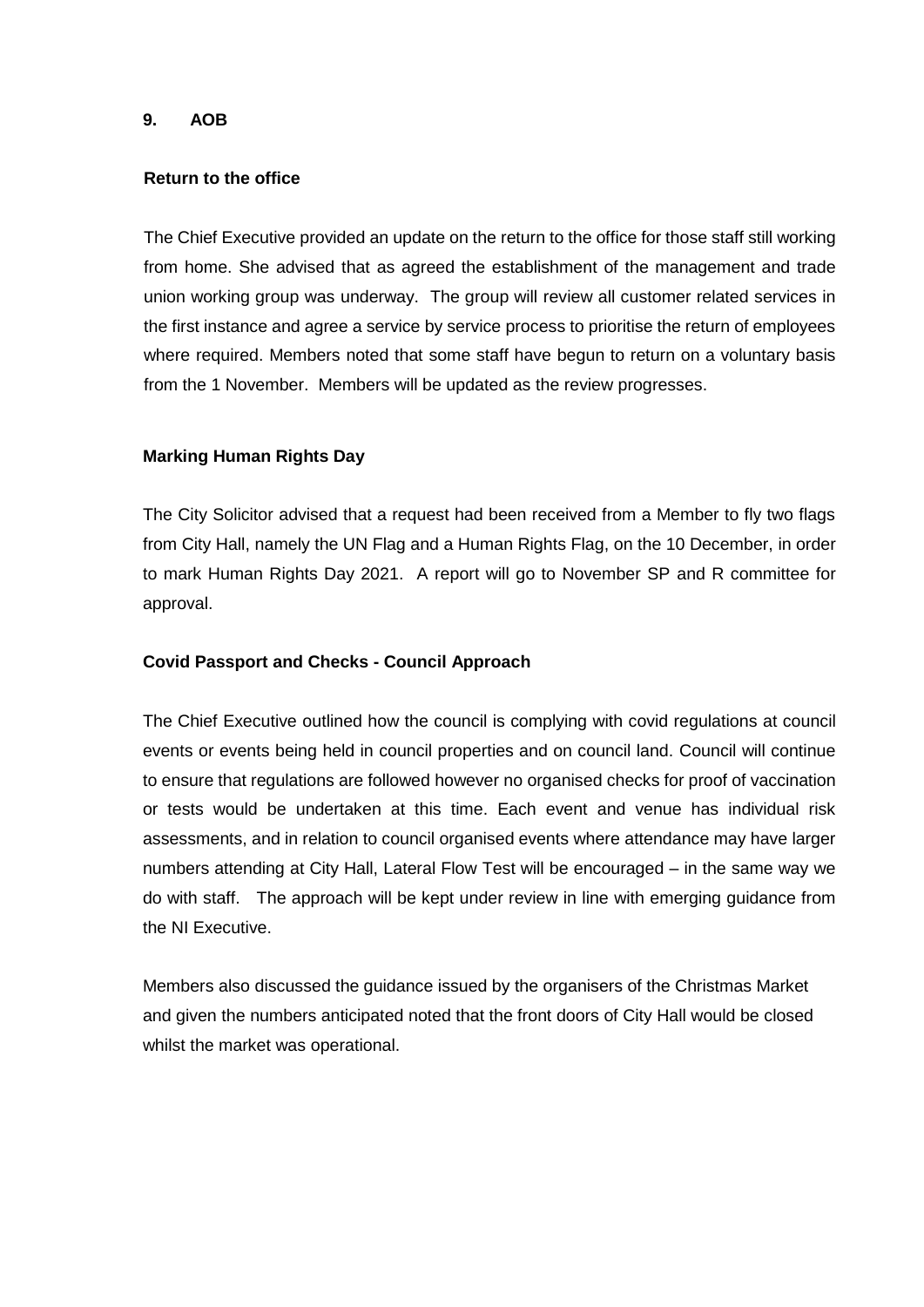# **Exhibition of Covid Memorial Stones**

Councillor Lyons raised a request for city hall to host an exhibition of painted stones representing lives lost during the pandemic. He shared some recent media in relation to the exhibition which was recently hosted in the grounds of Stormont. The City Solicitor to arrange for Officers to follow up with Councillor Lyons.

# **Revised Dual Language Street Signs Policy**

The City Solicitor Informed Members that the revised Dual Language Street Signs policy consultation will go live week commencing 15 November. Party Group Briefings will be arranged in parallel during November.

# **Centenary of the Ulster Memorial Tower**

Alderman Kingston raised an issue in relation to an invitation to the centenary commemoration of the opening of the Ulster Tower on 18 November 2021 in France. Members noted that the invitation had been sent to an email account that was no longer accessed and this was the reason it was being raised with Party Group Leaders. Alderman Kingston referred Members to a Motion proposed by himself in relation to the marking of the centenary. There was consensus from Party Group Leaders to agree attendance at the event and that given the event was next week a report would go to SP&R for retrospective approval.

It was also agreed that some consideration is given to other events within the Decade of Centenaries programme in relation to the Labour Movement.

In relation to some concerns highlighted by a member in relation to the remit of the Forum, the Chief Executive and City Solicitor outlined the role of the forum and the City Solicitor outlined the consultation process with Party Group Leaders in this forum in relation to delegated decisions. It was highlighted that Members may wish to consider the constitution and decision-making process for Party Group Leaders in the new Council term.

#### **DfC Community Recovery Funding**

Councillor O'Hara raised an issue relating to a report that went to November P&C Committee in relation to the additional funding from the Department for Communities to support communities to manage the impacts of COVID-19. Whilst it was acknowledged that the nine